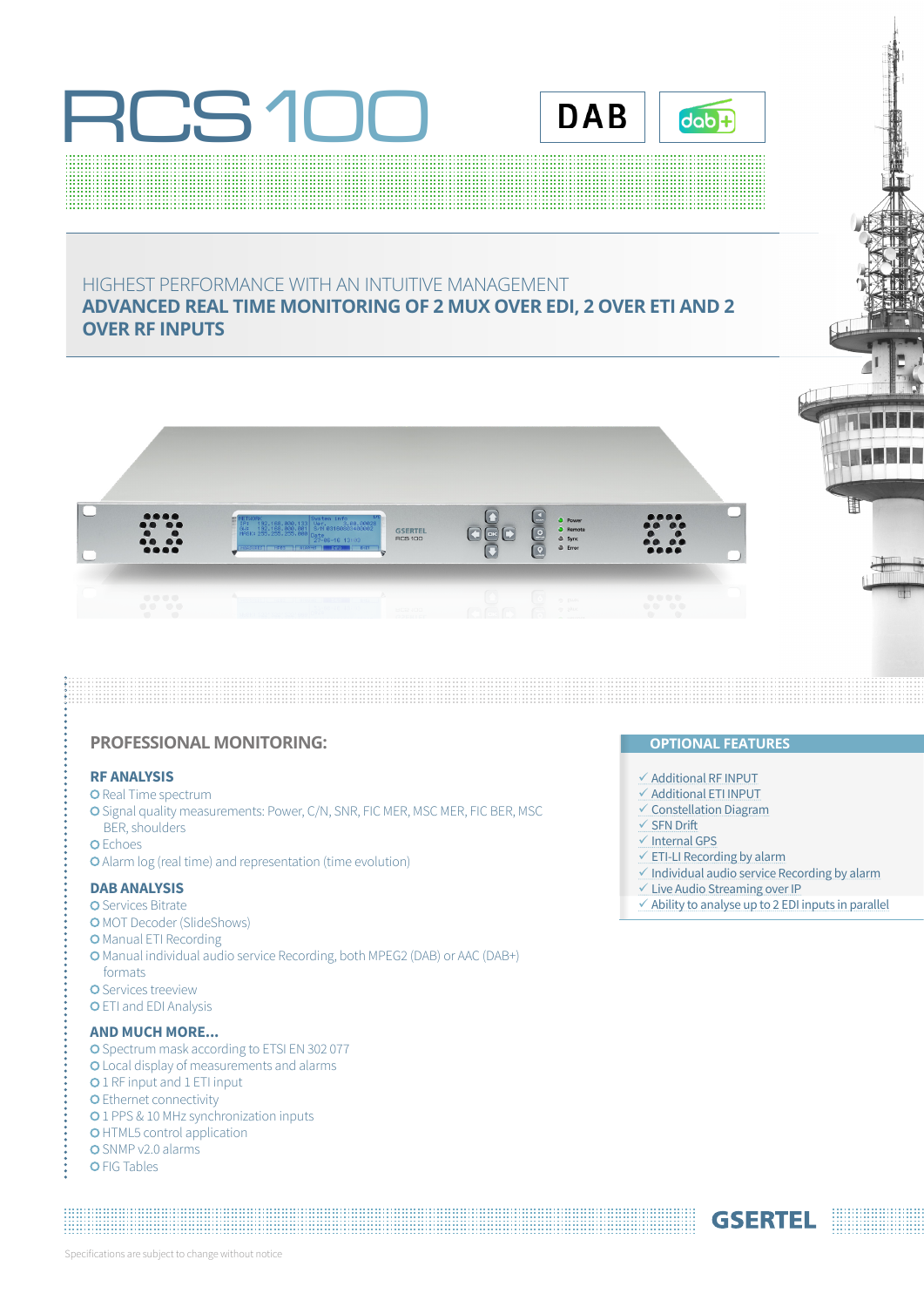## **RCS100**

#### ADVANCED REMOTE MONITORING SYSTEM FOR DAB/DAB+



### MANAGEMENT SYSTEM





**GSERTEL** 

#### **ALL IN ONE**

Shows an overview of the channel status on one screen. It shows spectrum, services, measurements, alarms. All integrated in a single view for quick analysis

#### **FULL SPECTRUM (OPT.)**

Represents realtime spectrum of the monitorized channel with detailed measurements, mask, max. and min. hold features

| <b>Display</b>               | Graphic LCD STN. Resolution:256x64 |
|------------------------------|------------------------------------|
| Format                       | 1U 19" rackable unit               |
| Weight                       | 3250 g.                            |
| <b>Dimensions</b>            | 448x380x43.3mm                     |
| <b>Operating temperature</b> | -5°C to 45°C (23°F to 104°F)       |
| <b>Storage temperature</b>   | -20°C a 70°C (-4°F a 158°F)        |
| <b>Humidity</b>              | 5% to 95% non-condensing           |
| <b>Interfaces</b>            | Web and keyboard                   |
| <b>Power supply</b>          | 100-240 VAC 50-60MHz 1.4A / 12VDC  |
| <b>Storage capacity</b>      | <b>SSD 256 GB</b>                  |
| <b>Internal GPS</b>          | Option 902566                      |

Volta do Castro s/n - E15706 Santiago de Compostela · A Coruña · SPAIN T + 34 981 522 447 · F+ 34 981 523 886 - info@gsertel.com www.gsertel.com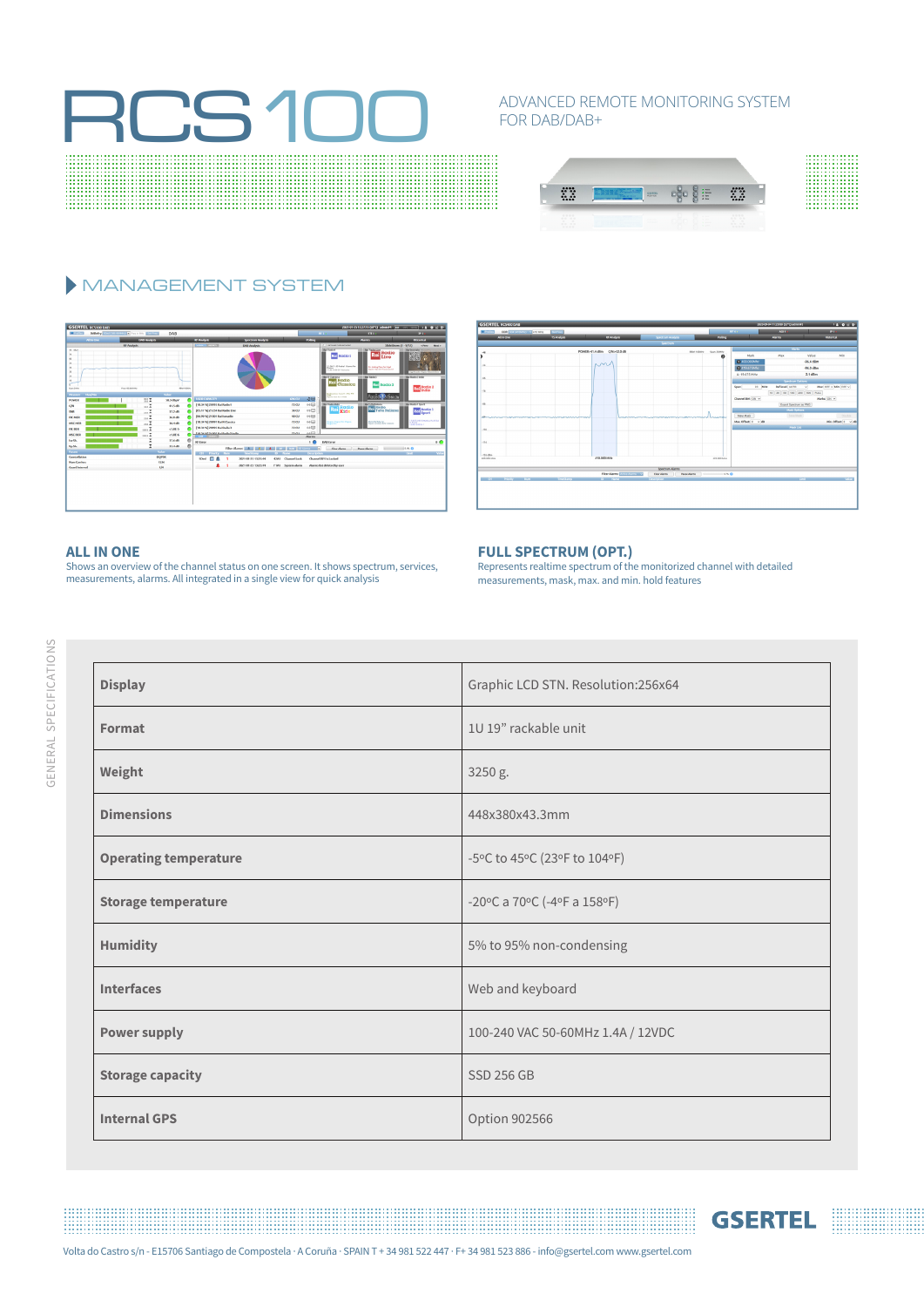# ROSTEN ADVANCED REMOTE MONITORING SYSTEM

### FOR DAB/DAB+



:::::::::::::

| <b>Frequency</b>  |                                                       |
|-------------------|-------------------------------------------------------|
| Range             | 168 - 240 MHz (Demodulation)<br>47-1000MHz (Spectrum) |
| <b>Resolution</b> | 100 KHz                                               |
| <b>Tuning</b>     | Channel and frequency                                 |

| <b>Inputs</b> |                                                                                           |
|---------------|-------------------------------------------------------------------------------------------|
| <b>RF</b>     | $1 \times N$ Female 50 $\Omega$ connector (Option 1 extra RF input)                       |
| <b>ETI</b>    | $1 \times$ BNC 75Ω connector (Option 1 extra ETI input)                                   |
| Synchro       | $1 \times 1$ pps BNC 50 $\Omega$ connector<br>$1 \times 10$ MHz BNC 50 $\Omega$ connector |

| <b>Spectrum Analyzer</b> |  |
|--------------------------|--|
|--------------------------|--|

| $SP$ contract $SP$                         |                                     |
|--------------------------------------------|-------------------------------------|
| Span                                       | 10, 20, 50, 100, 200, 500, 1000 MHz |
| <b>Scale</b>                               | $-100$ dBm to 20 dBm                |
| Max. and Min. Hold                         | $\sqrt{ }$                          |
| <b>Marks</b>                               | $\overline{2}$                      |
| Mask                                       | $\sqrt{ }$                          |
| Spectrum mask according to ETSI EN 302 077 | $\sqrt{ }$                          |

| <b>RF Analyzer</b>                             |                                                                              |
|------------------------------------------------|------------------------------------------------------------------------------|
| <b>Demodulation</b>                            | ETSI EN 300 401, ETSI TS 102 563, ETSI TR 101 496                            |
| <b>U.A.L. Technology (Universal Auto Lock)</b> | Automatic detection of signal characteristics and modu-<br>lation parameters |
| <b>Power</b>                                   | $-95$ dBm to $+15$ dBm                                                       |
| C/N                                            | Up to 40 dB                                                                  |
| <b>SNR</b>                                     | Up to 40 dB                                                                  |
| <b>MER</b>                                     | FIC MER: Up to 40dB<br>MSC MER: Up to 40dB                                   |
| <b>BER Measurements</b>                        | FIC BER: $9.9E-2 - 1.0E-5$<br>MSC BER: 9.9E-2 - 1.0E-6                       |